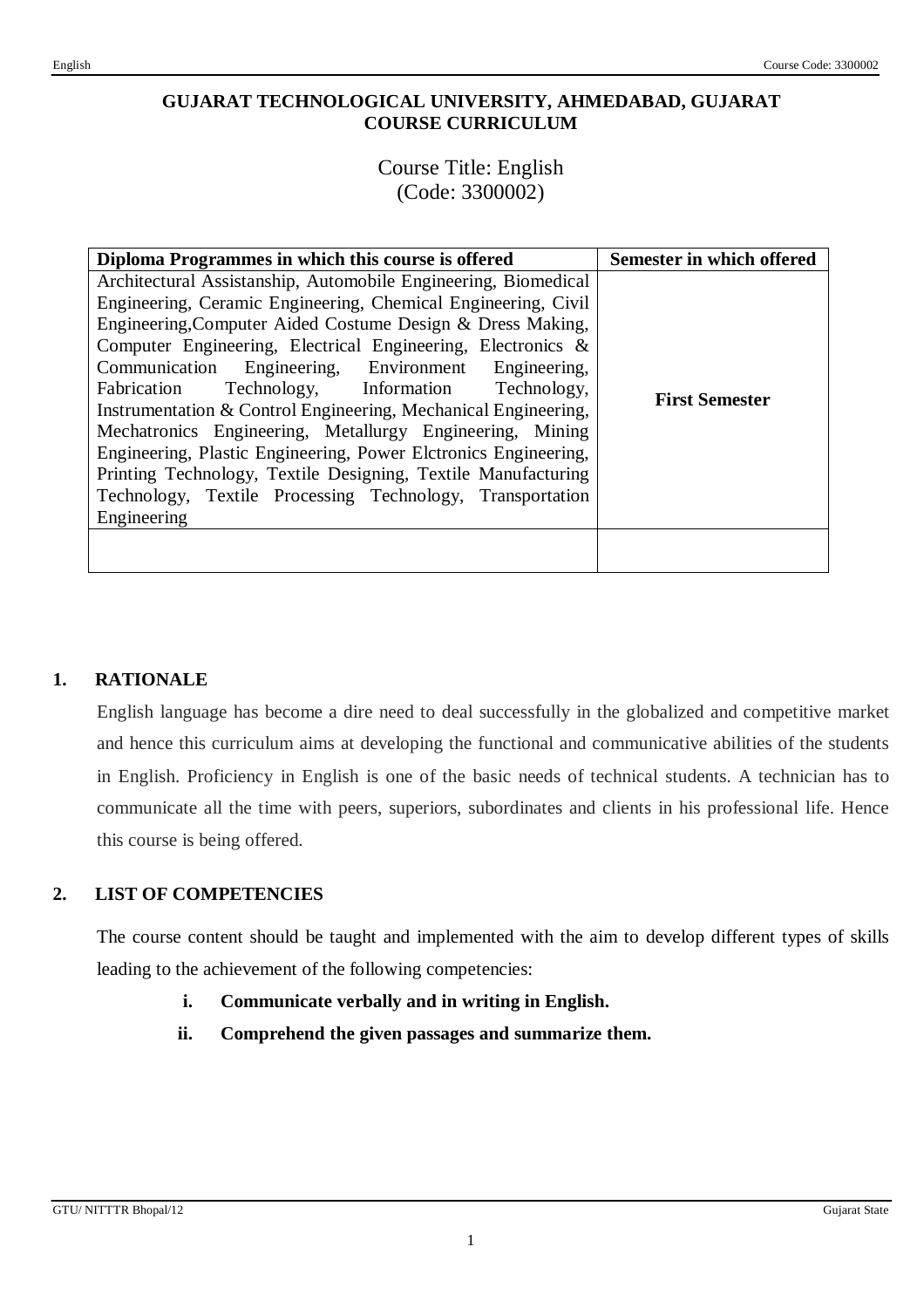## **3. TEACHING AND EXAMINATION SCHEME**

| <b>Teaching Scheme</b><br>(In Hours) |                | <b>Total</b>                |               |                     |    | <b>Examination Scheme</b> |                    |     |
|--------------------------------------|----------------|-----------------------------|---------------|---------------------|----|---------------------------|--------------------|-----|
|                                      |                | <b>Credits</b><br>$(L+T+P)$ |               | <b>Theory Marks</b> |    | <b>Tutorial Marks</b>     | <b>Total Marks</b> |     |
| L                                    | T              | P                           | $\mathcal{C}$ | <b>ESE</b>          | PA | <b>ESE</b>                | <b>PA</b>          |     |
| 3                                    | $\overline{2}$ | $\boldsymbol{0}$            | 5             | 70                  | 30 | 20                        | 30                 | 150 |

 **Legends: L**-Lecture; **T** – Tutorial/Teacher Guided Theory Practice; **P** - Practical; C – Credit; **ESE** - End Semester Examination; **PA** - Progressive Assessment.

# **4. DETAILED COURSE CONTENTS**

| Unit                         | <b>Major Learning Outcomes</b>                                                                                                |                                                                                                     | <b>Topics and Sub-topics</b>                                                                                                                                   |
|------------------------------|-------------------------------------------------------------------------------------------------------------------------------|-----------------------------------------------------------------------------------------------------|----------------------------------------------------------------------------------------------------------------------------------------------------------------|
|                              | <b>Writing Skills</b>                                                                                                         | <b>Speaking Skills</b>                                                                              |                                                                                                                                                                |
| $Unit - I$<br><b>Grammar</b> | 1.1 Apply correct<br>verb in the given<br>sentence                                                                            | 1b. Use grammatically<br>correct sentence in day to<br>day communication                            | 1.1 Tenses<br>- Present Tense (Simple, Continuous,<br>Perfect, Perfect Continuous)<br>- Past Tense (Simple, Continuous, Perfect)<br>- Future Tense (Simple)    |
|                              | 1.2 Distinguish<br>among various<br>Determiners                                                                               | 1d. Distinguish among<br>determiners and apply<br>correctly in communicative<br>usage.              | 1.2 Determiners<br>- Articles (A, An, The) Some, Any, Much,<br>Many, All, Both, Few, A few, The few,<br>Little, A little, The little, Each, Every.             |
|                              | 1.3 Use<br>appropriate modal<br>auxiliaries in a<br>given expression                                                          | 1f. Choose appropriate<br>modals in situations where<br>different modes of<br>expressions are used. | 1.3 Modal Auxiliaries<br>Can, Could, May, Might, Shall, Should,<br>Will, Would, Must, Have to, Need, Ought<br>to                                               |
|                              | 1.4 Choose the<br>correct verb for<br>the given subject                                                                       | 1h. Use the correct verb<br>depending on the subject in a<br>sentence.                              | 1.4 Subject- Verb Agreement                                                                                                                                    |
|                              | 1.5 Distinguish<br>between Active<br>and Passive<br>structures. Apply<br>correct model<br>auxiliary in the<br>given sentence. | 1j. Apply the correct voice in<br>formal communication                                              | <b>1.5 The Passive Voice</b><br>Simple Tenses, Perfect Tenses And Modal<br><b>Auxiliary Verbs</b>                                                              |
|                              | 1.6 Use<br>appropriate<br>preposition in a<br>sentence                                                                        | 11. Usage of correct<br>preposition as per time, place<br>and direction.                            | 1.6<br><b>Prepositions:</b><br>Time,<br>Place<br>and<br>Direction                                                                                              |
|                              | 1.7 Identify<br>different<br>connectors and<br>their usage.                                                                   | 1n. Join words or sentences<br>using connectors and bring<br>out the desired meaning.               | Connectors: And, But, Or, Nor,<br>1.7<br>Though, Although, If, Unless, Otherwise,<br>Because, as, Therefore, So, Who, Whom,<br>Whose, Which, Where, When, Why. |

GTU/ NITTTR Bhopal/12 Gujarat State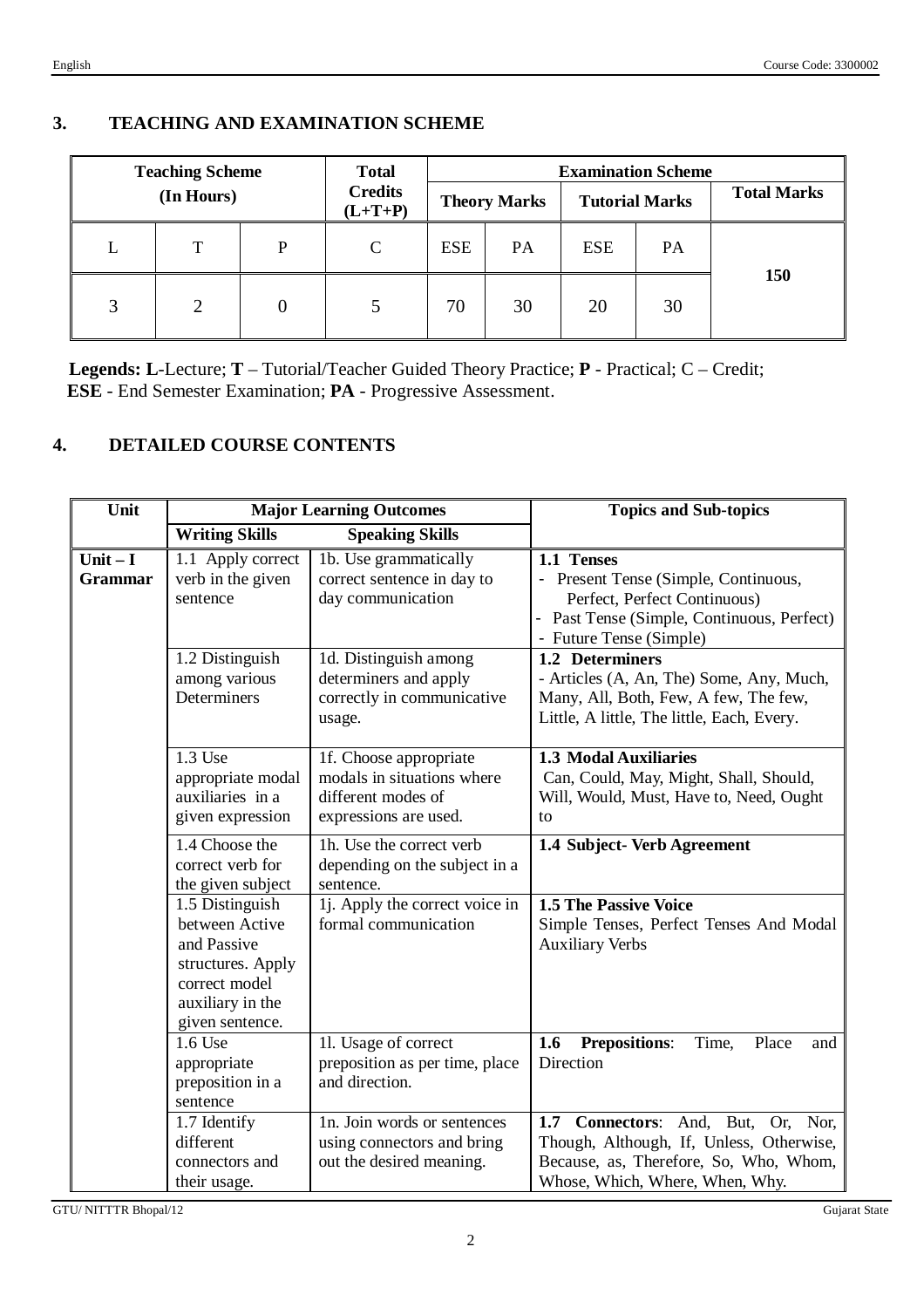| Unit                                                | <b>Major Learning Outcomes</b>                                                                                                                                                                                                        |                                                                                                                                                                                                                                                                                                                                                                                                                                             | <b>Topics and Sub-topics</b>                                                                                                                                                                                                                                                                                                                                                                                                                                                                |  |
|-----------------------------------------------------|---------------------------------------------------------------------------------------------------------------------------------------------------------------------------------------------------------------------------------------|---------------------------------------------------------------------------------------------------------------------------------------------------------------------------------------------------------------------------------------------------------------------------------------------------------------------------------------------------------------------------------------------------------------------------------------------|---------------------------------------------------------------------------------------------------------------------------------------------------------------------------------------------------------------------------------------------------------------------------------------------------------------------------------------------------------------------------------------------------------------------------------------------------------------------------------------------|--|
|                                                     | <b>Writing Skills</b><br><b>Speaking Skills</b>                                                                                                                                                                                       |                                                                                                                                                                                                                                                                                                                                                                                                                                             |                                                                                                                                                                                                                                                                                                                                                                                                                                                                                             |  |
| $Unit - II$<br>Comprehe<br>nsion<br><b>Passages</b> | 2.1 Formulate<br>sentences using<br>new words.<br>2.2 Enrich<br>vocabulary<br>through reading.<br>2.3 Write short as<br>well as long<br>answers to<br>questions.<br>2.4 Express ideas<br>in English in<br>written form<br>effectively | 2e.Discuss the content of the<br>passage/story in the class.<br>2f. Ask appropriate questions<br>as well to answer them.<br>2g. Follow oral instructions<br>and interpret them to others.<br>2h. Present topics effectively<br>and clearly.<br>2i. Use dictionary, thesaurus<br>and other reference books.<br>2j.Describe an object or<br>product.<br>2k. Use correct<br>pronunciations and<br>intonations.<br>21. Give instructions orally | <b>2.1 Comprehension Passages</b><br>• Lincoln's Letter to His Son's Teacher<br>(Abraham Lincoln)<br>• What we must Learn from the West<br>(Narayana Murthy)<br>Dabbawallas: Mumbai's Best Managed<br>Business (Amberish K. Diwanji)<br>Internet (Jagdish Joshi)<br>$\bullet$<br><b>2.2 Vocabulary Items:</b><br>-Matching items (word and its Meaning)<br>One word Substitution<br>Phrases and idioms<br>S ynonyms and Antonyms from<br>given MCQs                                         |  |
| $Unit - III$<br><b>Short</b><br><b>Stories</b>      |                                                                                                                                                                                                                                       | 3a Express ideas and views<br>on given topics.<br>3b. Speak briefly on a given<br>topic fluently and clearly.<br>3c. Participate in formal and<br>informal conversations<br>3d. Recapitulate orally the<br>facts or ideas presented by<br>the speaker                                                                                                                                                                                       | My Lost Dollar by Stephen Leacock<br>The Snake in the Grass by R K Narayan<br>A Day's Wait by Earnest Hemingway                                                                                                                                                                                                                                                                                                                                                                             |  |
| $Unit - IV$<br>Writing<br><b>Skills</b>             | 4.1 Write letters<br>and dialogues on<br>given topics /<br>situations.                                                                                                                                                                | 4b. Face oral examinations<br>and interviews                                                                                                                                                                                                                                                                                                                                                                                                | <b>4.1 Dialogue Writing</b><br><b>4.2 Samples for Practice:</b><br>Meeting ad Parting<br>$\blacksquare$<br>Introducing and Influencing<br>$\overline{\phantom{a}}$<br>Requests<br>$\overline{\phantom{a}}$<br>Agreeing and Disagreeing<br>Inquiries and Information<br>4.3 Letter:<br>Placing an order<br>$\overline{\phantom{a}}$<br>Letter to Inquiry<br>$\overline{\phantom{a}}$<br>Letter of Complaint<br>$\overline{\phantom{a}}$<br>Letter of Adjustment<br>Letter seeking permission |  |
| $Unit - V$<br><b>Speaking</b><br><b>Skills</b>      |                                                                                                                                                                                                                                       | 5a.Follow correct<br>pronunciation, stress and<br>intonation in everyday<br>conversation.                                                                                                                                                                                                                                                                                                                                                   | For 28 hours of practical periods, digital<br>language laboratory is recommended to be<br>established in every polytechnic. But as<br>polytechnics currently do not have digital<br>language laboratories practical periods will<br>be engaged encouraging the students to<br>speak as per the text taught in the class.                                                                                                                                                                    |  |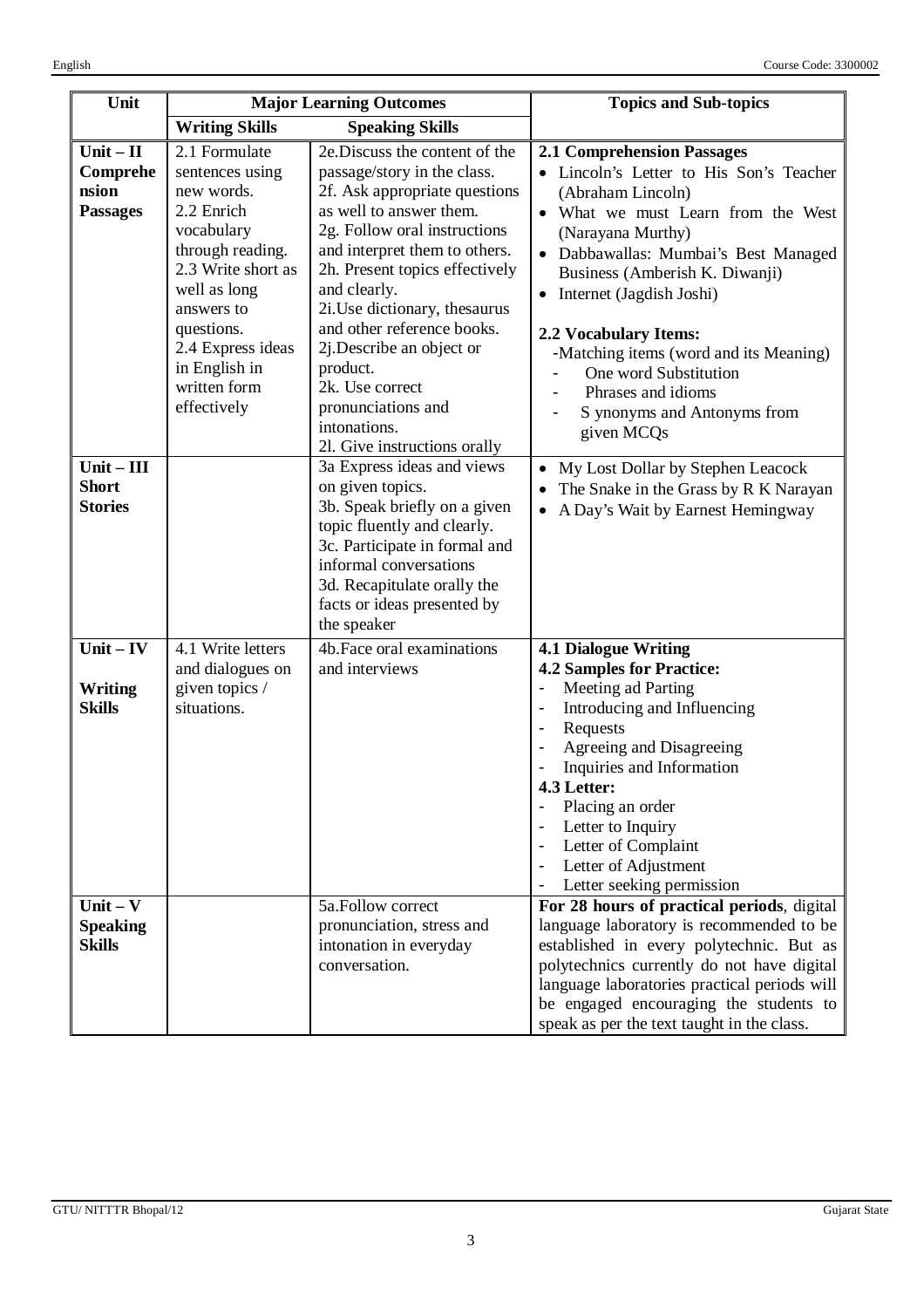# **5. SUGGESTED SPECIFICATION TABLE WITH HOURS & MARKS (THEORY )**

| <b>Unit Title</b>               | <b>Teaching</b><br><b>Hours</b> | <b>Distribution of Theory Marks</b> |                |                   |              |
|---------------------------------|---------------------------------|-------------------------------------|----------------|-------------------|--------------|
|                                 | $42 + 28$                       | R<br><b>Level</b>                   | Level          | A<br><b>Level</b> | <b>Total</b> |
| Unit $-$ I Grammar              | 14                              | 8                                   | 8              | 9                 | 25           |
| Unit – II Comprehension         | 07                              | 4                                   | 6              | 5                 | 15           |
| Passages                        |                                 |                                     |                |                   |              |
| <b>Unit – III Short Stories</b> | 07                              | $\overline{4}$                      | $\overline{5}$ | 5                 | 14           |
| Unit - IV Writing Skills        | 14                              | 3                                   | 6              | 6                 | 15           |
| Unit – $V$ Speaking Skills      | 28                              |                                     |                |                   | 01           |
| <b>Total</b>                    | 70                              | 20                                  | 25             | 25                | 70           |

**Legends:**  $R =$  Remembrance;  $U =$  Understanding;  $A =$  Application and above levels (Revised Bloom's taxomonoy )

## **6. SUGGESTED LIST OF TUTORIAL EXERCISES**

The tutorial exercises should be properly designed and implemented with an attempt to develop different types of skills leading to the achievement of the above mentioned competencies.

| S. No.         | Unit        | <b>Experiment</b>                                         |  |  |  |  |
|----------------|-------------|-----------------------------------------------------------|--|--|--|--|
|                | No.         |                                                           |  |  |  |  |
|                |             | <b>Conversation</b>                                       |  |  |  |  |
|                |             | Introducing oneself<br>1.                                 |  |  |  |  |
|                |             | Introduction about family<br>2.                           |  |  |  |  |
|                |             | 3.<br>Discussion about the weather                        |  |  |  |  |
|                |             | Seeking Permission to do something<br>4.                  |  |  |  |  |
|                |             | Description about hobbies<br>5.                           |  |  |  |  |
|                |             | Seeking Information at Railway Station/ Airport<br>6.     |  |  |  |  |
|                |             | Taking Appointments from superiors and industry personnel |  |  |  |  |
|                |             | 8.<br>Conversation with the Cashier- College/bank         |  |  |  |  |
|                |             | 9.<br>Discussing holiday plans                            |  |  |  |  |
|                |             | Asking about products in a shopping mall<br>10.           |  |  |  |  |
|                |             | Talking on the Telephonic<br>11.                          |  |  |  |  |
|                |             | 12.<br>Wishing Birthday to a Friend                       |  |  |  |  |
|                |             | Talking about Favourite Sports<br>13.                     |  |  |  |  |
| $\overline{2}$ | $_{\rm II}$ | <b>Presentation Skills</b>                                |  |  |  |  |
|                |             | General Presentations pertaining to Unit I, II, III       |  |  |  |  |

#### **7. SUGGESTED LIST OF PROPOSED STUDENT ACTIVITIES**

Following is the list of proposed student activities like:

- course/topic based seminars,
- internet based assignments,
- teacher guided self learning activities,
- course/library/internet/lab based mini-projects etc. These could be individual or group-based.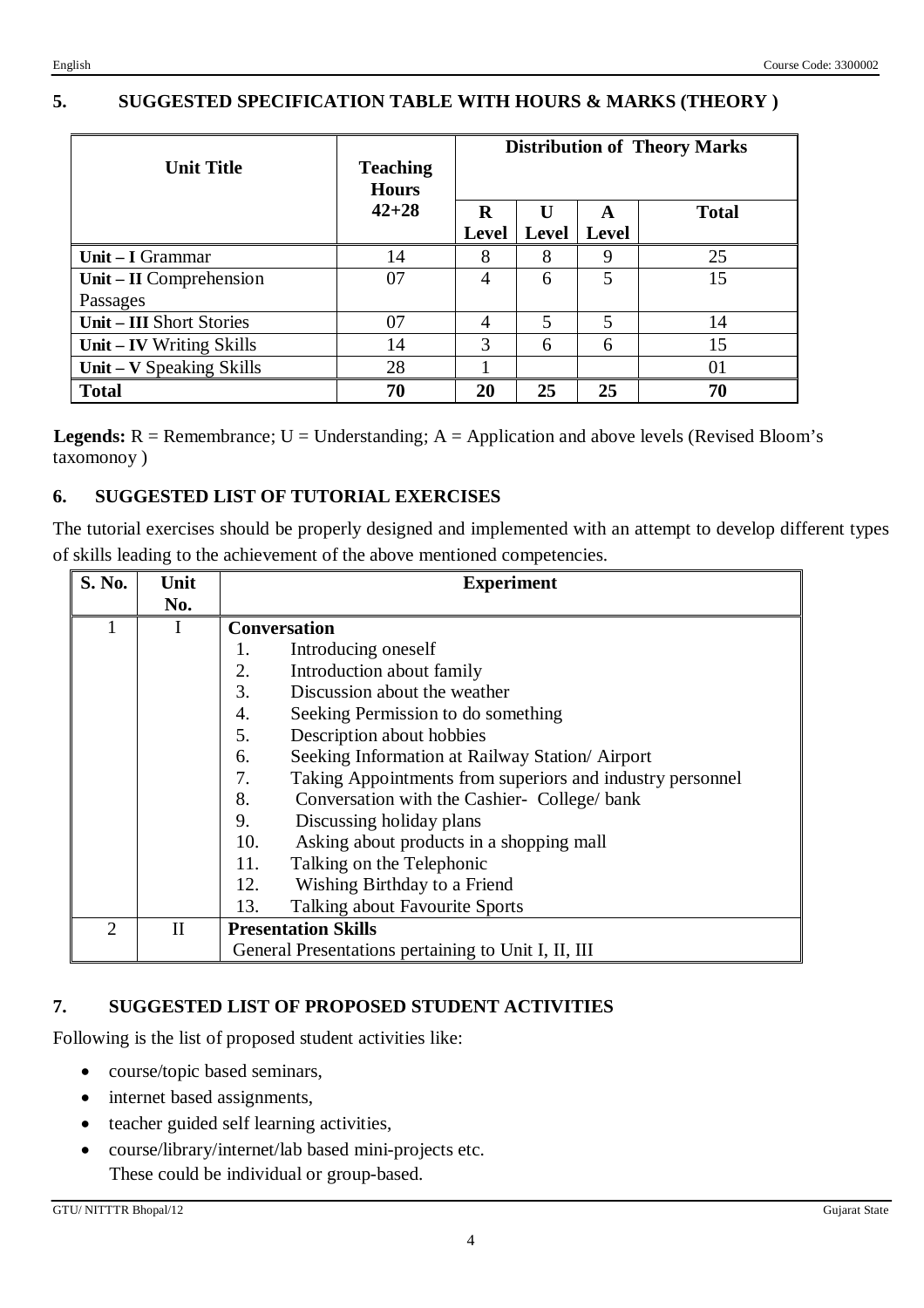## **8. SUGGESTED LEARNING RESOURCES**

### **A. Text Book**

| Sr.<br>No. | Author/s         | <b>Title of Books</b> | <b>Publication</b> |
|------------|------------------|-----------------------|--------------------|
|            | Juneja & Qureshi | <b>Active English</b> | Macmillan          |

#### **B. List of Reference Books**

| Sr.                         | Author/s                      | <b>Title of Books</b>                            | <b>Publication</b>  |
|-----------------------------|-------------------------------|--------------------------------------------------|---------------------|
| No.                         |                               |                                                  |                     |
|                             | Wren & Martin                 | High School English<br>Grammar                   | S. Chand & Co. Ltd  |
| $\mathcal{D}_{\mathcal{L}}$ | M. Gnanamurali                | English Grammar at<br>Glance                     | S. Chand & Co. Ltd. |
| 3                           | E. Suresh Kumar<br>& Others   | <b>Effective English</b>                         | Pearson             |
| $\overline{4}$              | S. Chandrashekhar<br>& Others | <b>English Communication</b><br>for Polytechnics | Orient BlackSwan    |
| 5                           |                               | English Fluency Step 1<br>&2                     | Macmillan           |
| 6                           |                               | <b>Active English</b><br>Dictionary              | Longman             |

#### **C. List of Major Equipment/ Instrument**

- i.Digital English Language Laboratory
- ii.Computers for language laboratory software
- iii.Headphones with microphone
- iv.Computer furniture

#### **D. List of Software/Learning Websites**

- i. http://www.free-english-study.com/
- ii. http://www.english-online.org.uk/course.htm
- iii. http://www.english-online.org.uk/
- iv. http://www.talkenglish.com/
- v. http://www.learnenglish.de/